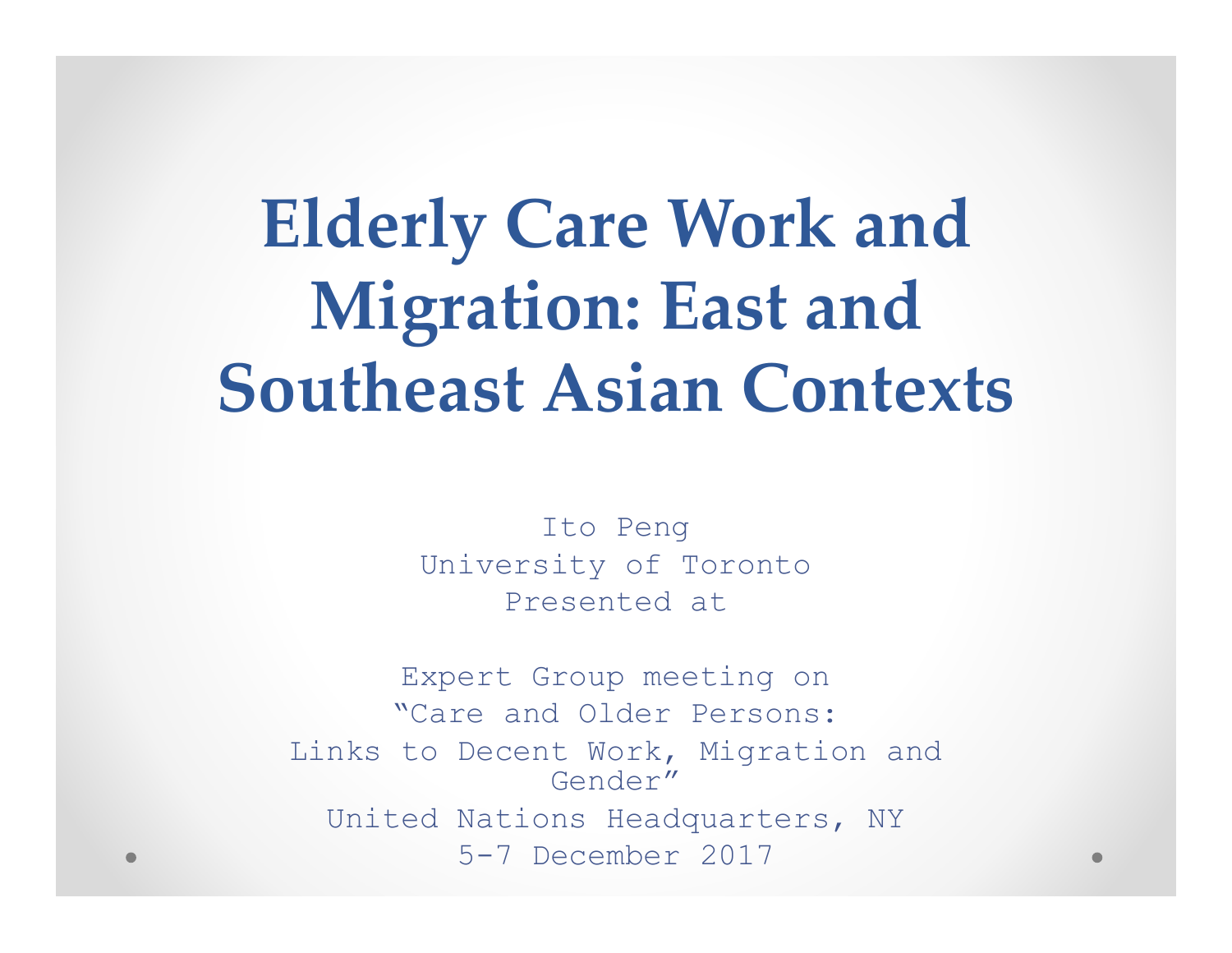

#### **Total Population 60+ (2000-2050)**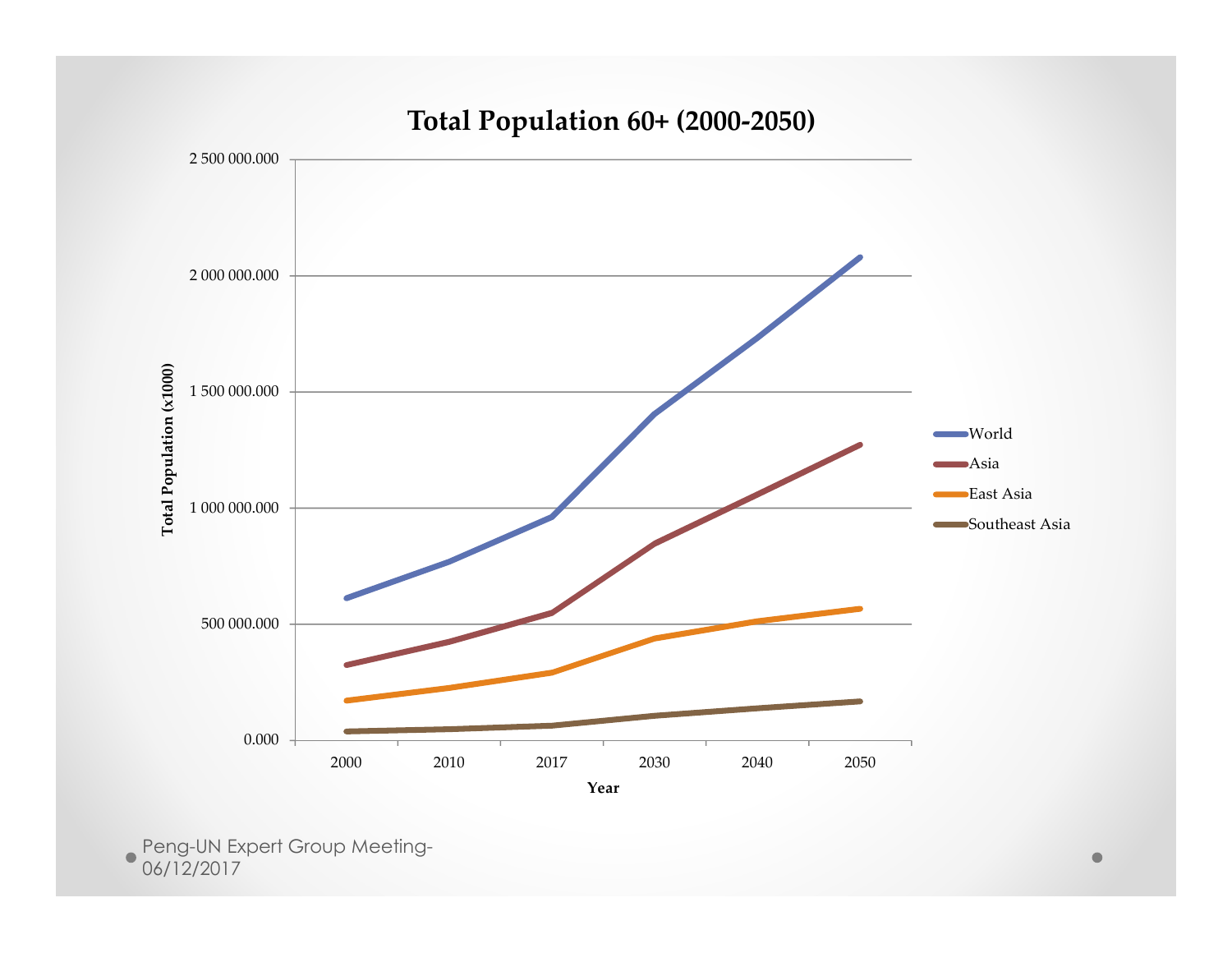

#### **Total Population 80+ (2000-2050)**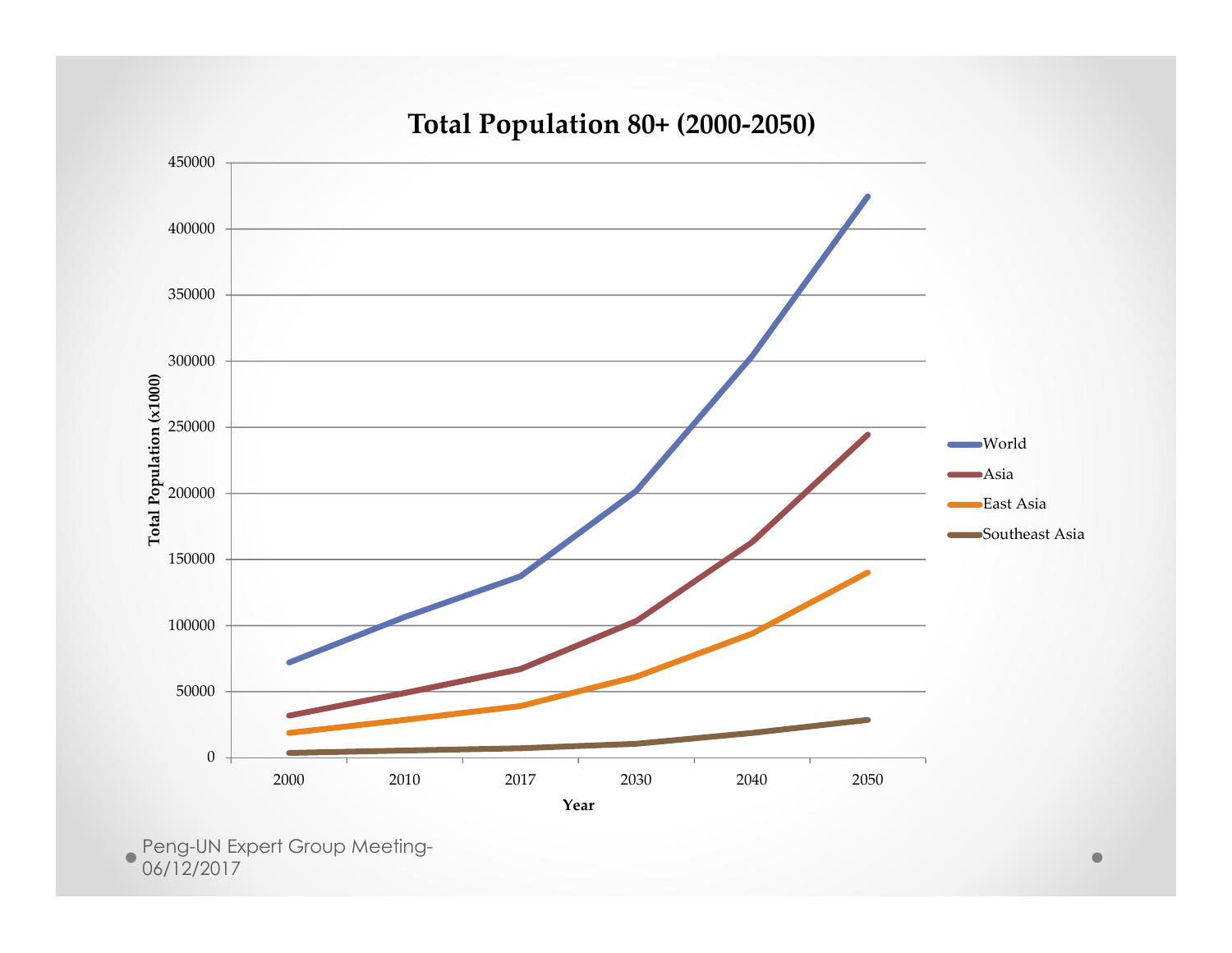# In my report, I show that:

- 1. There are diverse approaches to elderly care and care policies amongst EA countries, and this in turn influences:
	- a. The use of migrant care workers
	- b. Policies towards foreign workers and their migration patterns
	- c. Foreign care workers' working conditions and labour protection
	- d. The quality of elderly care
- 2. Population ageing and care deficit in SE Asia an emerging policy agenda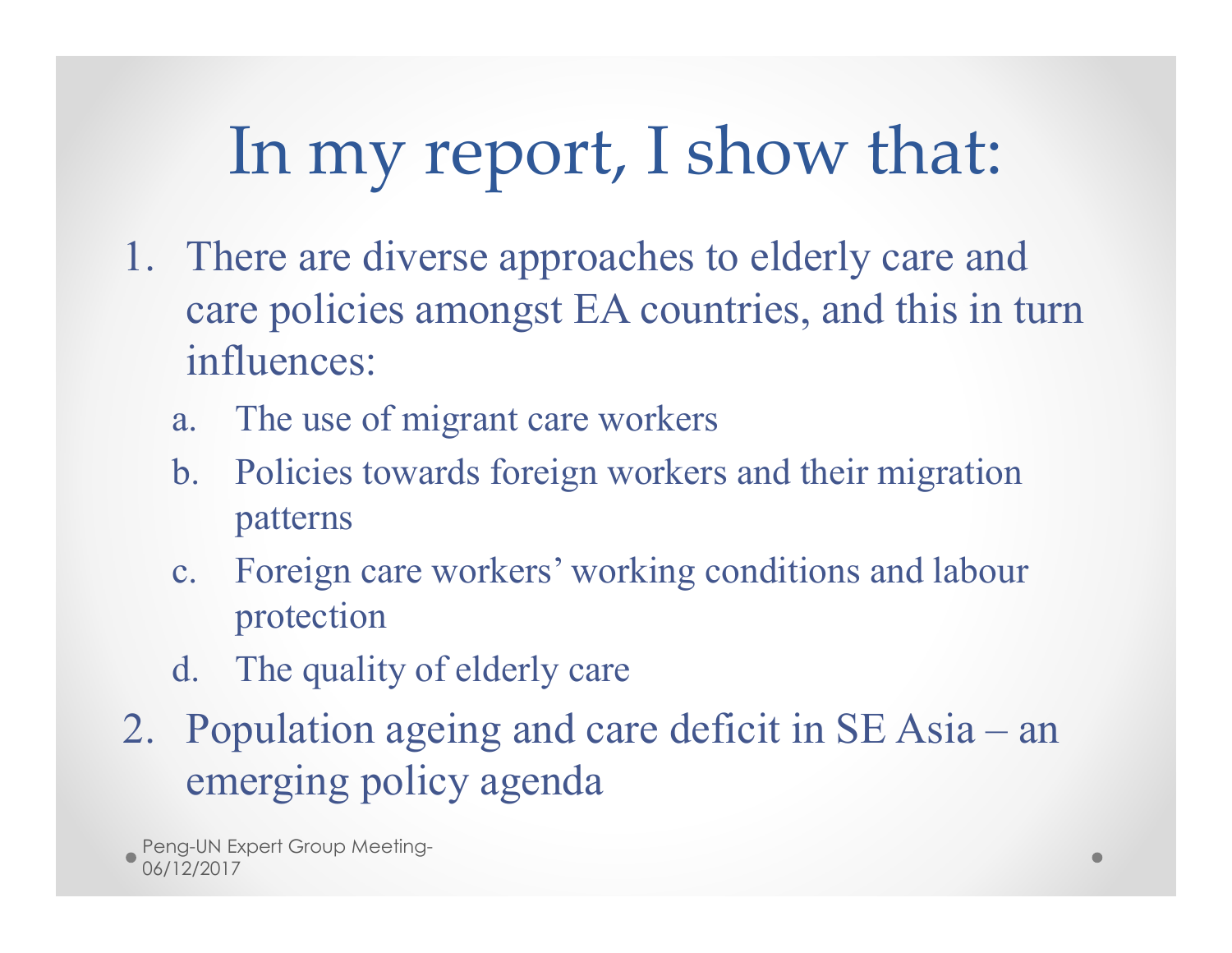### **Spectrum of Care and Migration Regimes across East Asia**

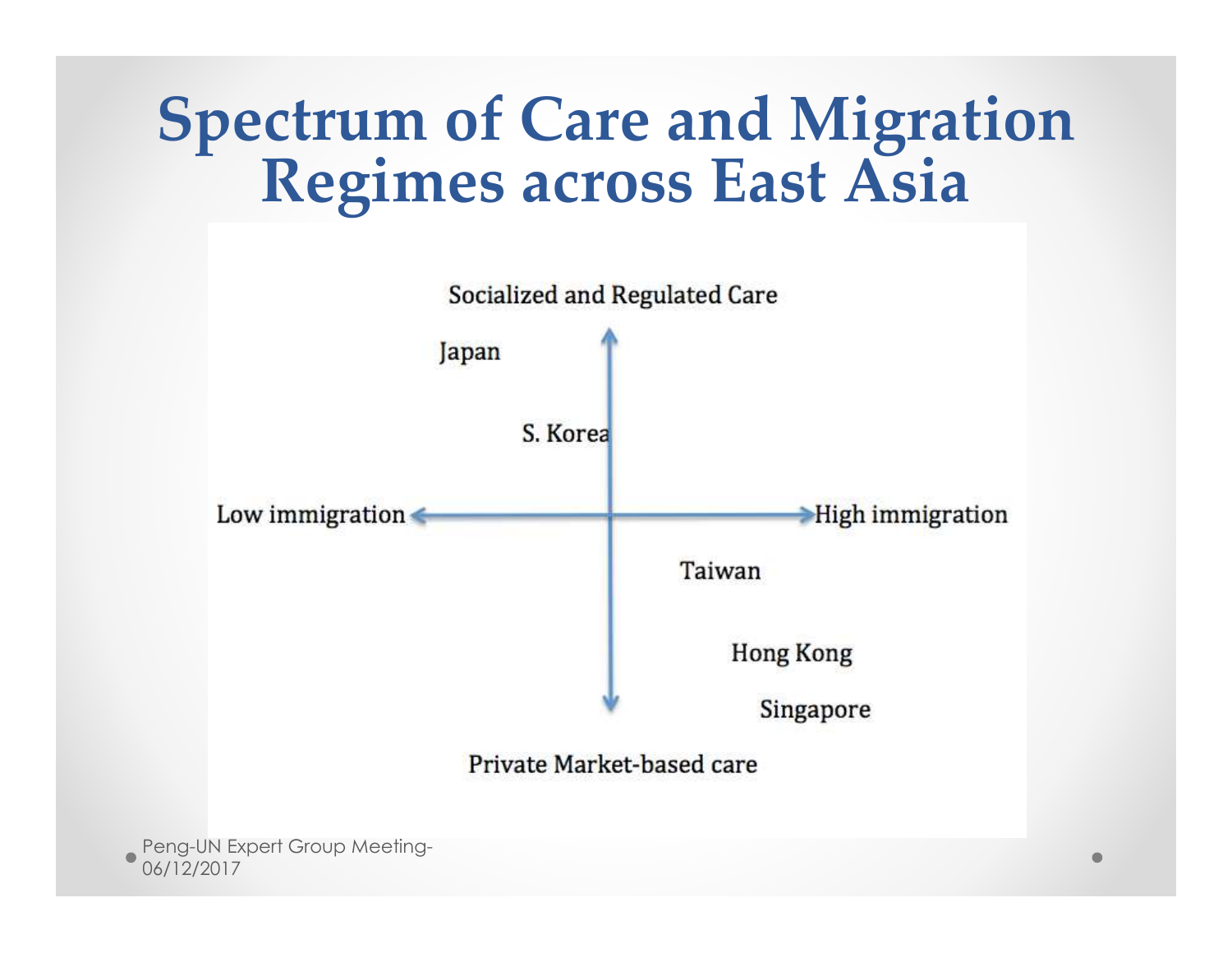## **Countries with Socialized and Regulated Care for the Elderly**

- Japan
	- o Long-Term Care Insurance implemented in 2000
	- o Families prefer family care + LTCI services
	- o Highly regulated elderly care services and market
	- o Almost no use of live-in domestic/care workers
	- o Limited acceptance of EPA nurses and care workers
	- o Licensing requirements for nurses and care workers create high entry barriers for foreign care workers
	- o Wages and working conditions of foreign care workers comparable to native-born care workers
	- o Care worker shortage NOT due to lack of certified care workers: more due to low wage and poor working condition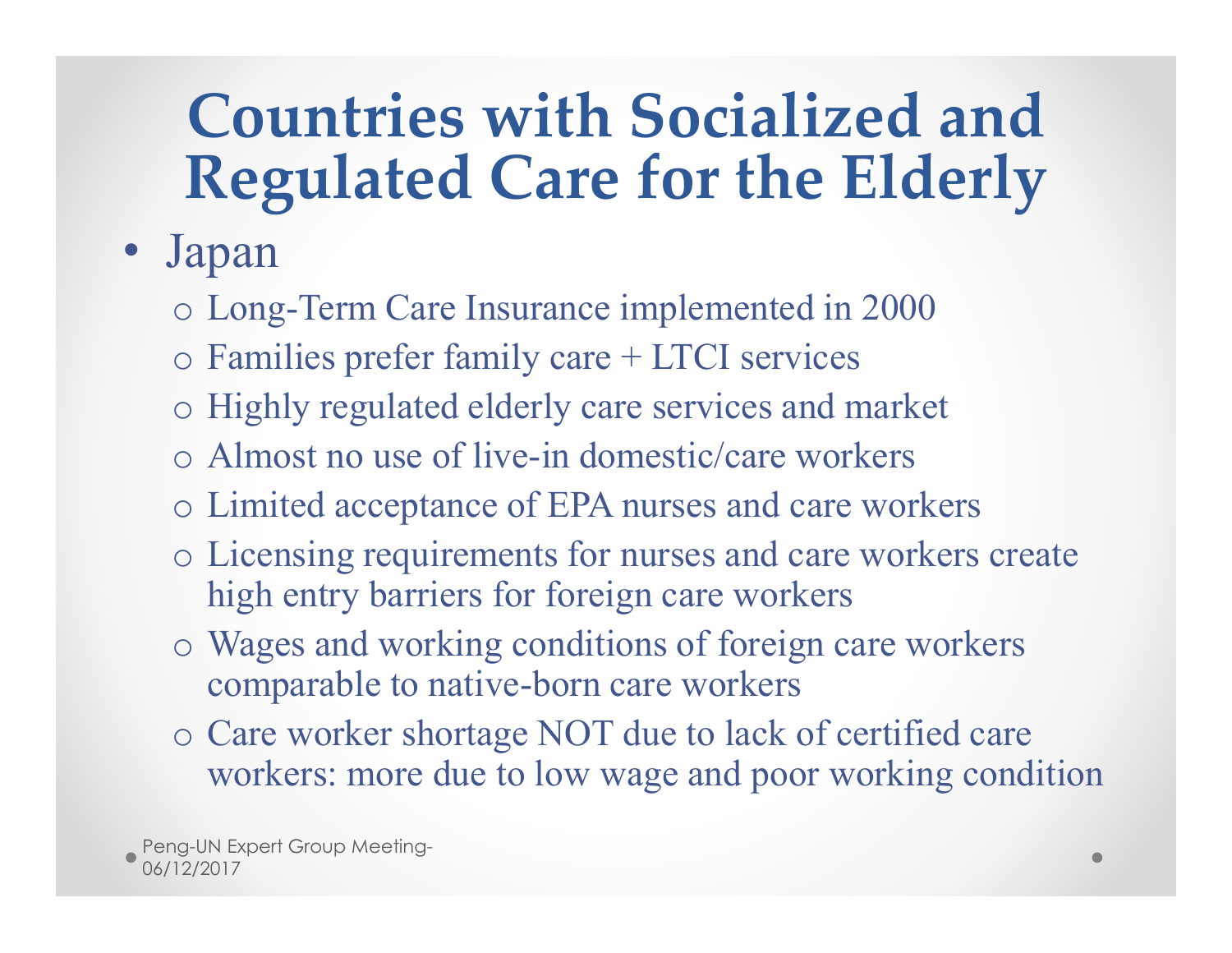### **Countries with Socialized and Regulated Care for the Elderly**

### • South Korea

- o LTCI implemented in 2008
- o Families prefer family care + LTCI services
- o Somewhat regulated elderly care services and market large share of private market providers
- o Some use of co-ethnic foreign migrant workers (Cheosonjok) in private elderly care outside of LTCI
- o Licensing requirements for care workers but less strict
- o Wages and working conditions different between those working within and outside of LTCI
- o Care worker shortage NOT due to lack of certified care workers: more due to low wage and poor working condition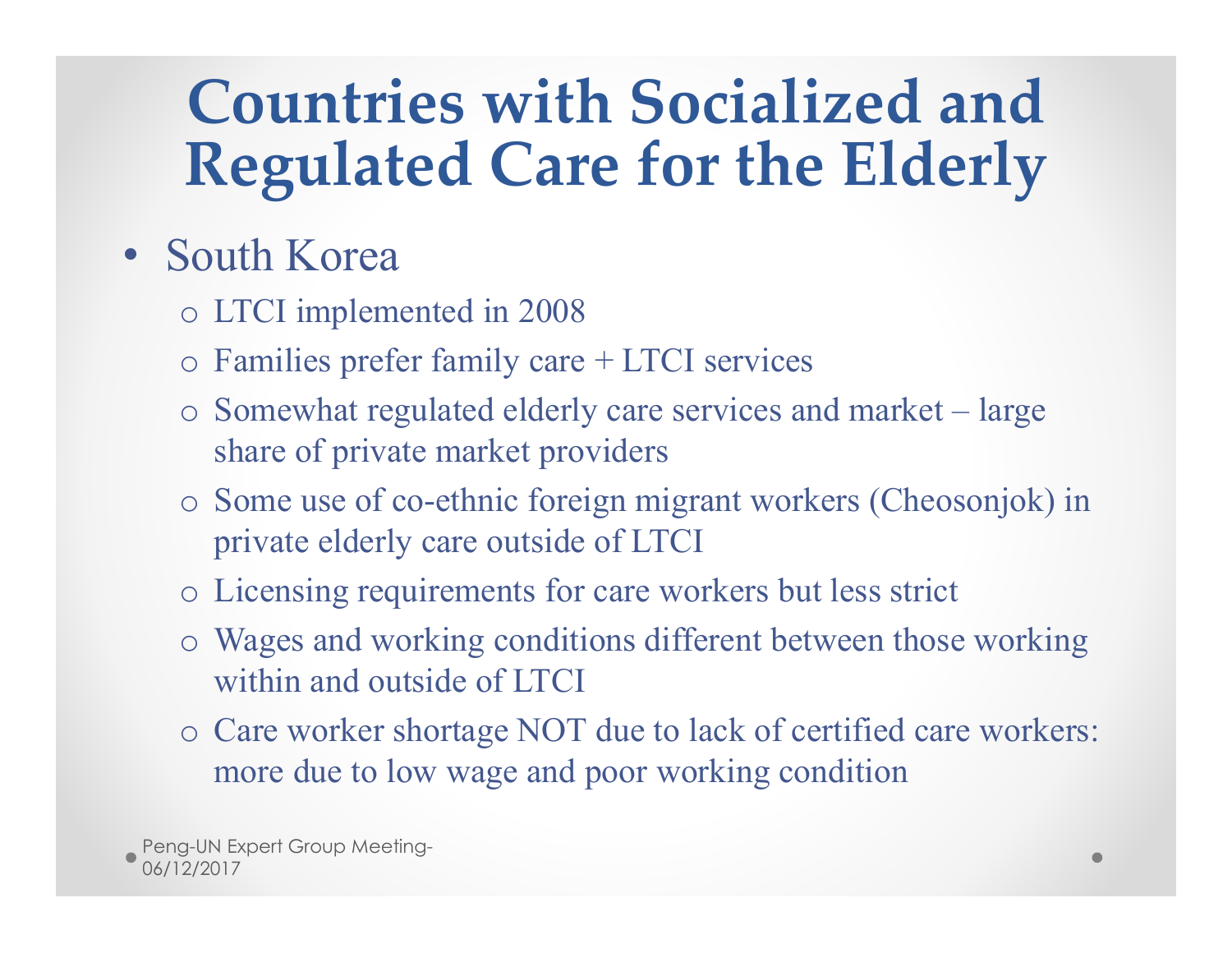### **Countries with Private Marketbased Care for the Elderly**

### • Singapore

- o Almost no publicly provided elderly care services; but tax relief and subsidies for private elderly care and to hire foreign domestic workers
- o Extensive use of live-in foreign domestic workers from neighbouring SEA countries
- o History of colonialism and the using domestic servants, multiethnic population, free-market orientation
- o Foreign domestic workers covered under the Employment of Foreign Manpower Act – but lower wage than SG citizens
- o Inadequate government regulations and monitoring leading to employment legislation violations and human rights abuse concerns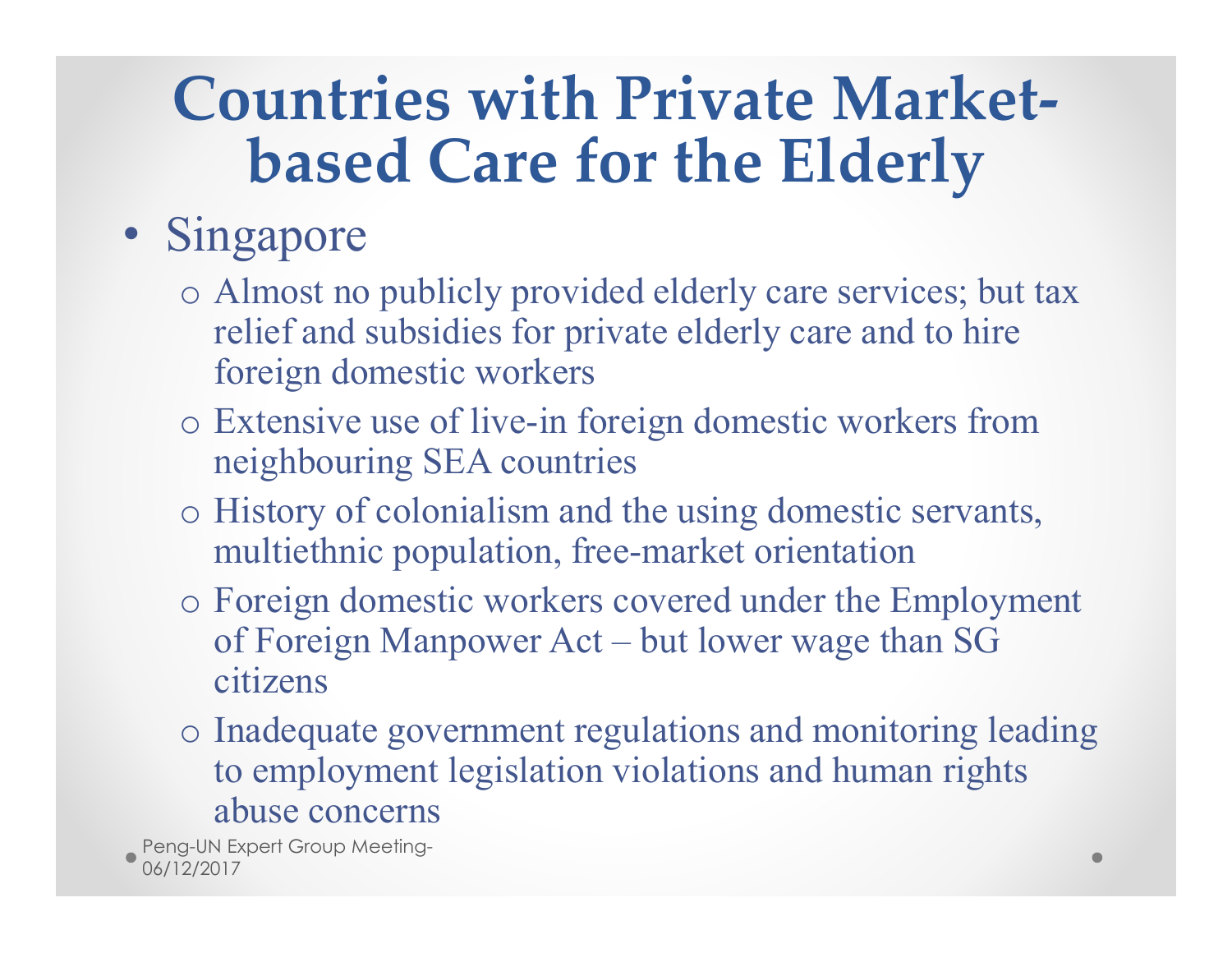### **Countries with Private Marketbased Care for the Elderly**

### • Hong Kong

- o Little publicly provided elderly care services; but tax relief and subsidies to hire foreign domestic workers available
- o Extensive use of live-in foreign domestic helpers from neighbouring SEA countries
- o History of colonialism and the using domestic servants, multiethnic population, free-market orientation
- o Foreign domestic helpers now covered by Employment Ordinance – though lower wage than HK/Chinese citizens
- o Inadequate government regulations and monitoring leading to employment legislation violations and human rights abuse concerns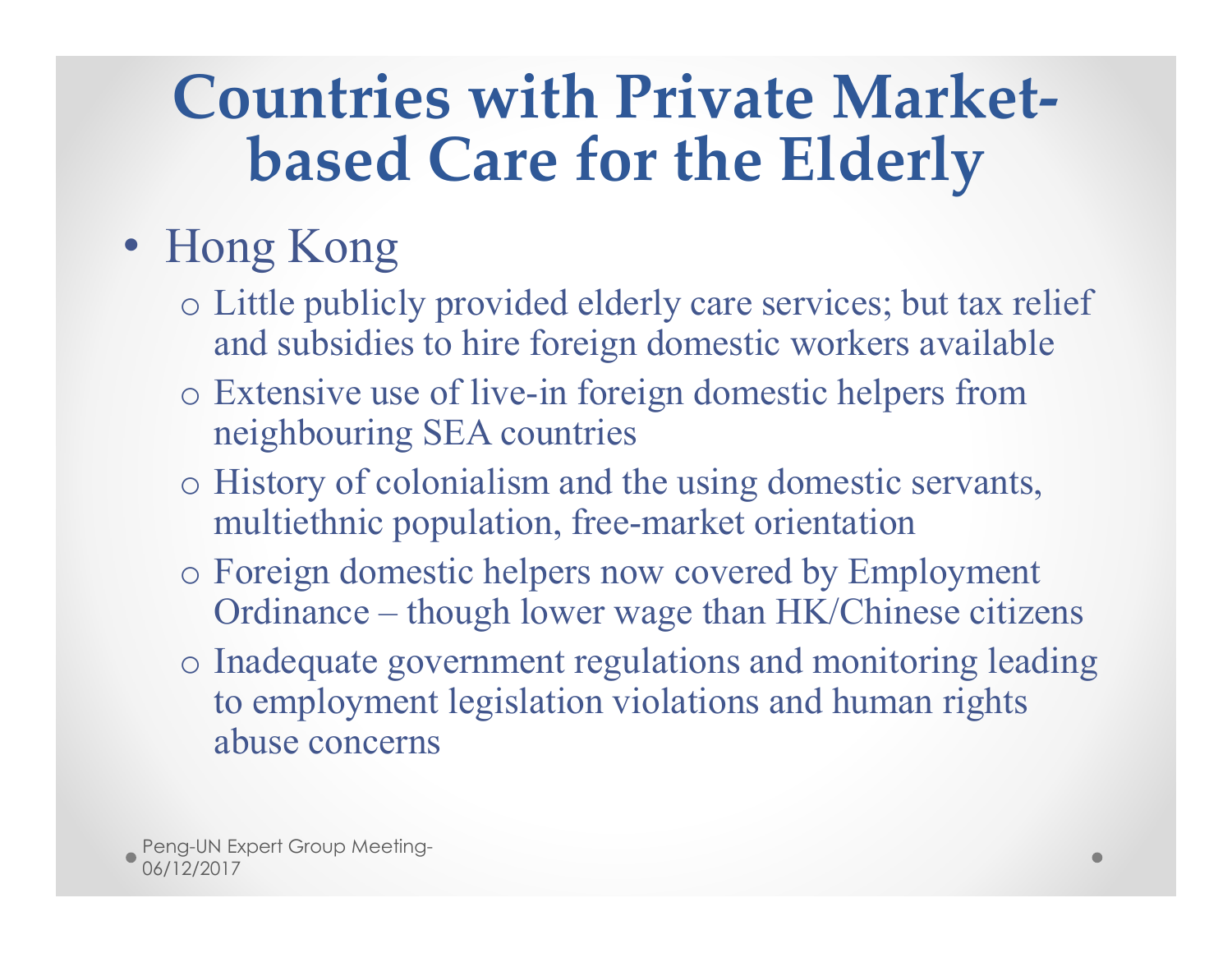### **Countries with Private Marketbased Care for the Elderly**

- Taiwan
	- o Little publicly provided elderly care services; but allowance for elderly people available
	- $\circ$  Extensive use of live-in foreign caregivers from neighbouring SEA countries
	- o History of using domestic servants, multiethnic population
	- o Government guidance on minimum wage and employment conditions for foreign caregivers – but lower than Taiwan citizens
	- o Inadequate government regulations and monitoring leading to employment legislation violations and human rights abuse concerns
	- o Debates over introducing LTCI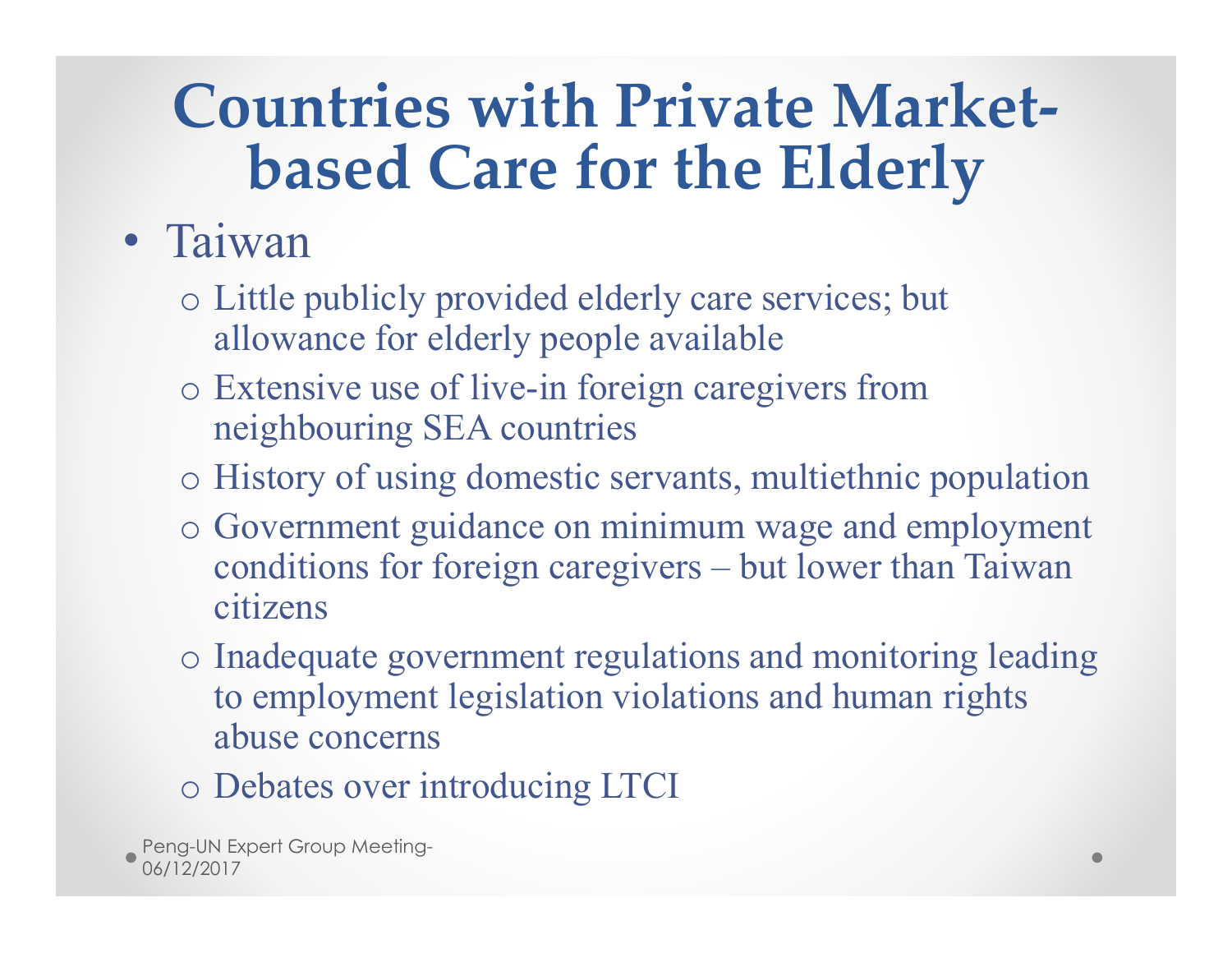### **Foreign Domstic/Care Workers to Household Ratio in East Asia**

|                  |                   |                    |             | <b>ratio of</b> |
|------------------|-------------------|--------------------|-------------|-----------------|
|                  |                   |                    |             | domestic/care   |
|                  |                   | total # domestic / | tot #       | worker to       |
| <b>Countries</b> | total population  | care workers       | households  | household       |
|                  |                   |                    | 1,263,600   |                 |
| Singapore        | $5.6$ million     | 243,000 (2017)     | (2016)      | $1$ in $5$      |
|                  |                   |                    | 2,548,000   |                 |
| Hong Kong        | 7.4 million       | 370,000 (2017)     | (2017)      | $1$ in $7$      |
|                  |                   |                    | 375,069,000 |                 |
| China            | $1,411.5$ million | 20,000,000 (2010)  | (2014)      | 1 in 19         |
|                  |                   |                    | 8,386,5000  |                 |
| Taiwan           | $ 23.6$ million   | 245,576 (2017)     | (2015)      | $1$ in 34       |
|                  |                   |                    | 19,561,000  |                 |
| South Korea      | 50.8 million      | 200,000 (2012)     | (2015)      | 1 in 98         |
|                  |                   |                    | 53,330,000  |                 |
| Japan            | 127.5 million     | 2,798(2016)        | (2015)      | 1 in 19,000     |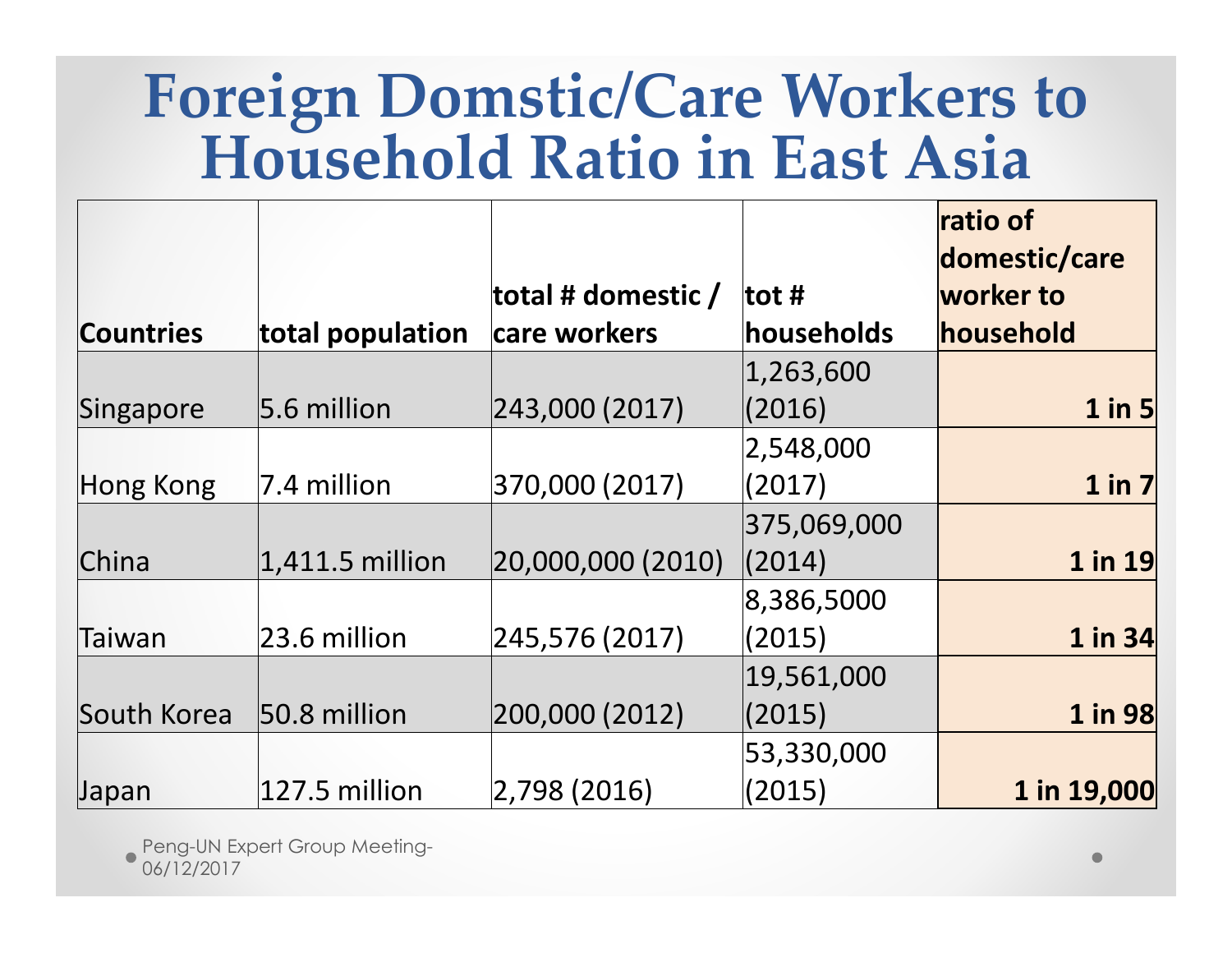## **Future of Elderly Care in Asia**

- •Rapid population ageing in Southeast Asia
- • older people in Southeast Asia will more than double between now and 2050, from 64 million to 168 million.

|                         | 2017       | 2050       | $\%$ increase |
|-------------------------|------------|------------|---------------|
| Indonesia               | 23 million | 62 million | $271\%$       |
| Philippines   8 million |            | 21 million | $267\%$       |
| Vietnam                 | 11 million | 32 million | $306\%$       |

 $\bullet$  Serious care deficit in the future due to population ageing and out-migration of working age women and men.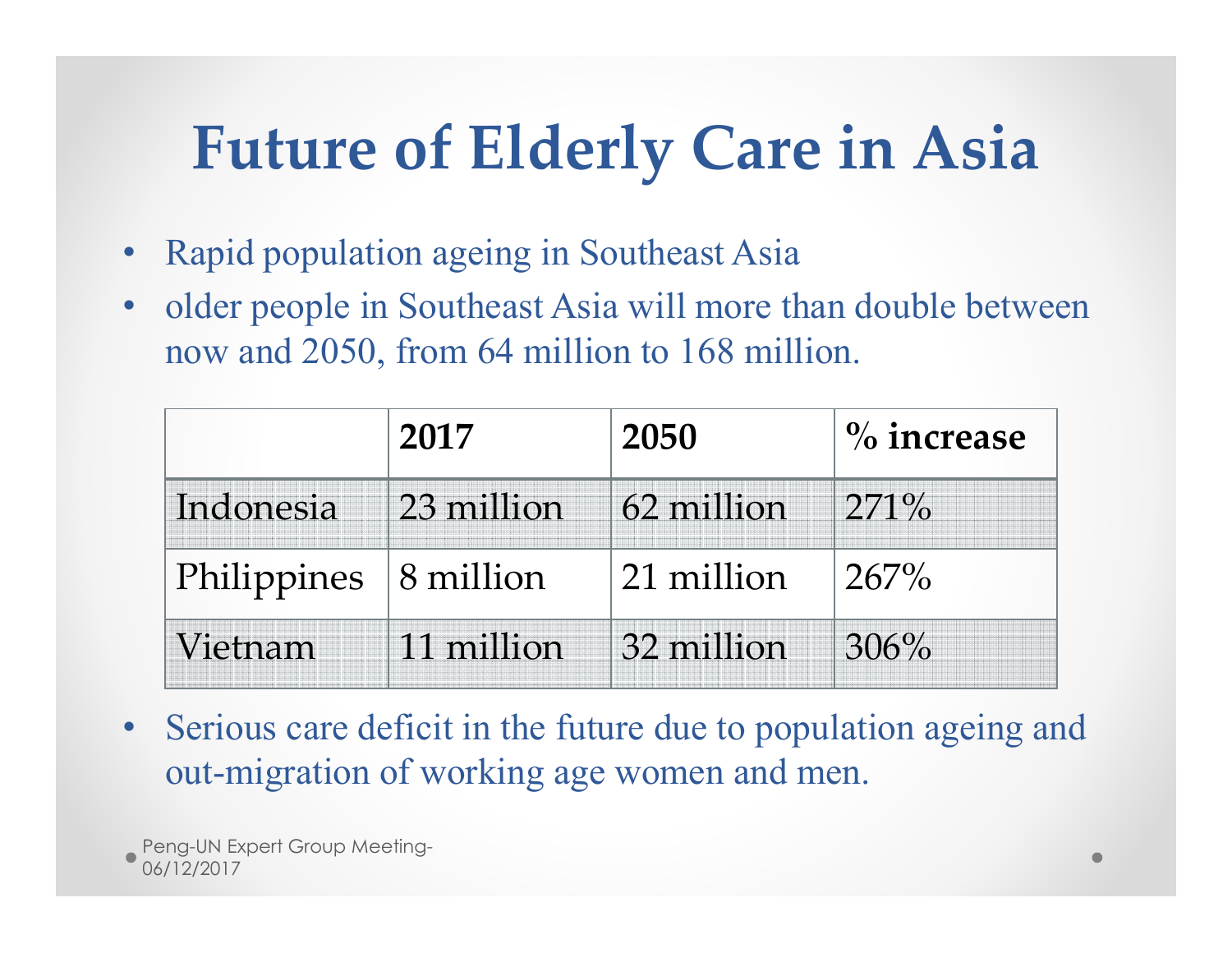## **Conclusion**

- 1. Despite similar cultural orientations towards elderly care, huge differences exist among EA countries in terms of care and migration
- 2. Government policies have important influence in the use of care workers and migration of foreign care workers
- 3. The use of foreign domestic/care workers tends to be low in countries with regulated elderly care, and high in countries that rely on private market
- 4. The lack of government regulations on elderly care is closely linked to employment violations, human rights abuse, and poor working conditions
- 5. Population ageing and care deficit in SE Asia an emerging policy agenda